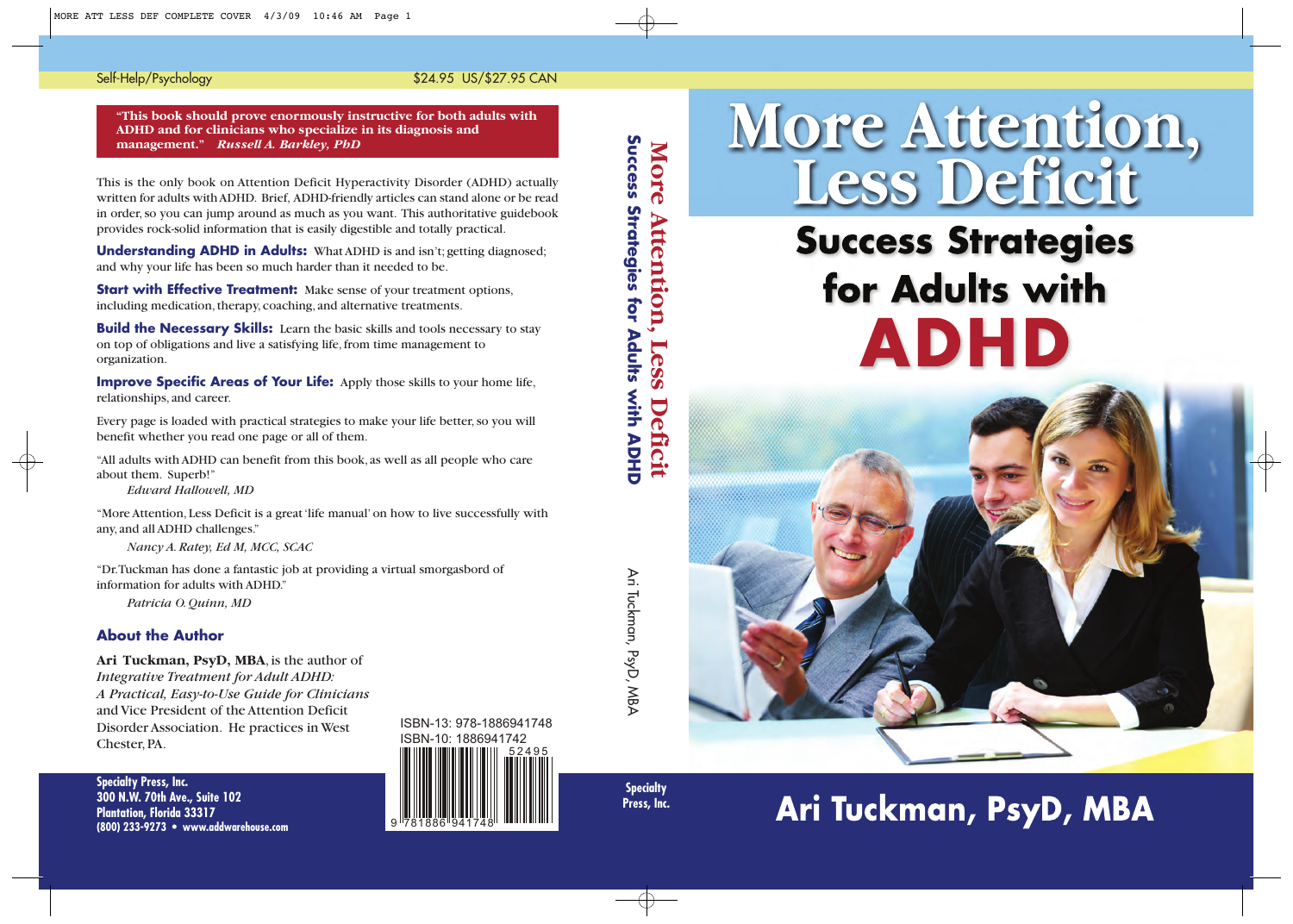### **What the experts are saying about this book!**

*More Attention, Less Deficit* is outstanding. Written in a clear and easy-to-understand style, the book brings together a vast amount of information, ideas, suggestions, and research. Dr. Tuckman's energy and empathy sustain the book throughout. All adults with ADHD can benefit from this book, as well as all people who care about them. Superb!

*Edward Hallowell, MD, author of various books and founder of The Hallowell Centers in New York and Massachusetts*

Dr. Tuckman has provided us with a richly detailed discussion of ADHD in adults and especially how it should be managed, directly written for the adult with ADHD in mind. Wonderfully supportive and informative, this book provides countless recommendations for addressing the myriad symptoms of poor self-control and time management, inattention and disorganization, and impulsive and careless behavior that afflicts nearly every major domain of life activities for adults. The book should prove enormously instructive for both adults with ADHD and for clinicians who specialize in its diagnosis and management.

*Russell A. Barkley, PhD, Clinical Professor of Psychiatry Medical University of South Carolina (Charleston) And Research Professor of Psychiatry, SUNY Upstate Medical University (Syracuse)*

*More Attention, Less Deficit* is a great "life manual" on how to live successfully with any, and all ADHD challenges. It is full of great strategies and helps the reader to understand the underlying issues so the strategies can truly stick. Dr. Tuckman's book is comprehensive, practical and easy to read—just what the adult with ADHD needs and wants!

*Nancy A. Ratey, EdM, MCC, SCAC Strategic Life Coach, Author,* The Disorganized Mind

Dr. Tuckman has done a fantastic job at providing a virtual smorgasbord of information for adults with ADHD. By using the menu provided at the beginning of each chapter, the reader can select articles specific to their situation resulting in greater reader interest and satisfaction. I wholeheartedly recommend this book for all adults with ADHD. It's like getting an individualized consult with Dr. Tuckman!!

*Patricia O. Quinn, MD Director, The Center for Girls and Women with ADHD, Washington, DC www.addvance.com*

*More Attention, Less Deficit* is the new "Bible" of ADHD. Dr. Tuckman brilliantly maps out strategies and tips while peppering it with facts in a way that makes it interesting and easy for the adult with ADHD to devour in bite-sized pieces. A must-read for all who are touched by ADHD.

*Terry Matlen, ACSW*

*Author of* Survival Tips for Women with ADHD*, Director, www.addconsults.com*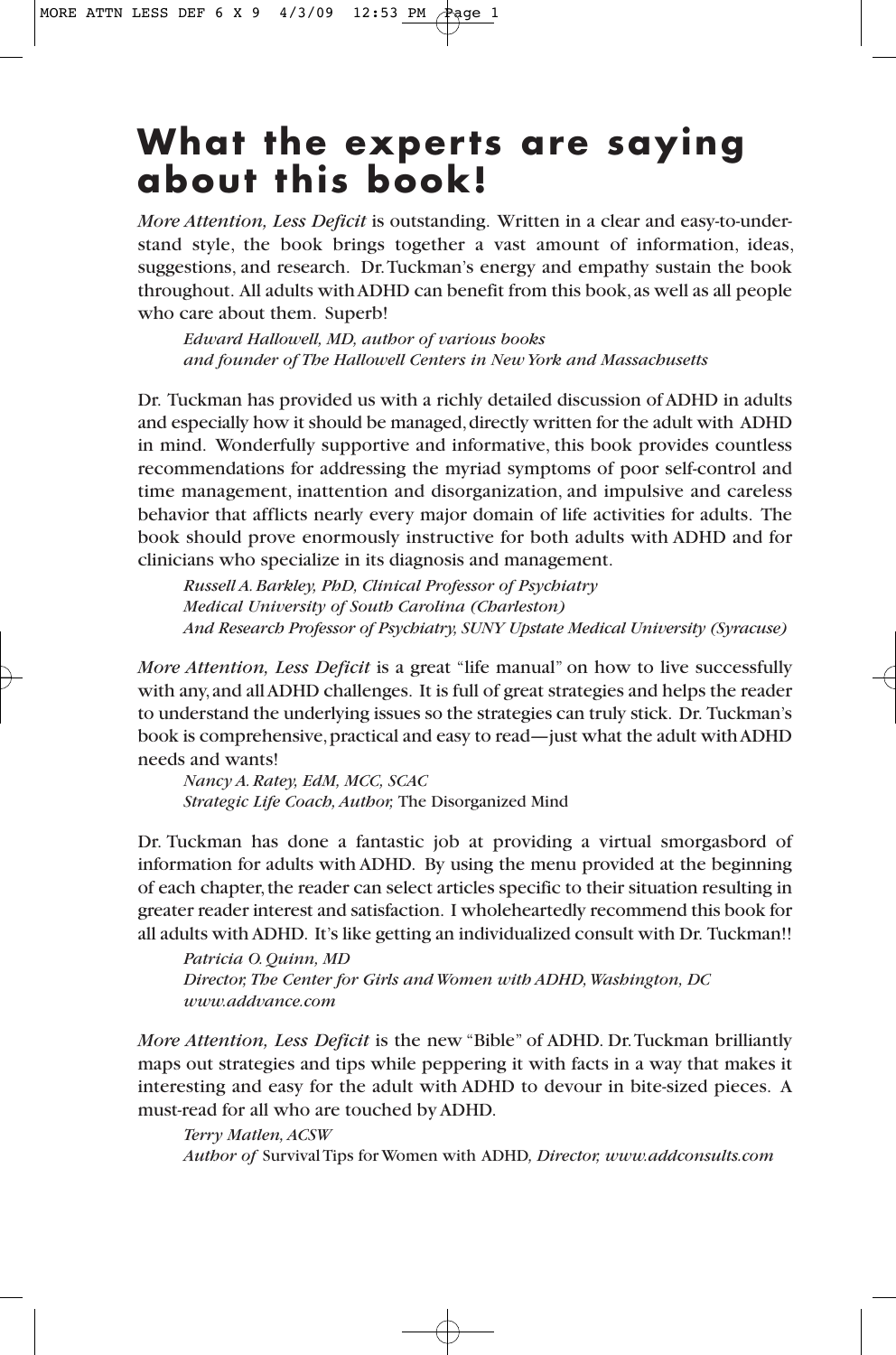Dr. Tuckman has given us a thorough compilation of science-based information on Adult ADHD that is down to earth, easy to understand, practical, and highly useful. This book provides the essential ingredients of hope, guidance, and knowledge for anyone who wants to understand and gain better control of this complex disorder.

*Kevin Murphy, Ph.D. President, Adult ADHD Clinic of Central MA*

This valuable book will help adults with AD/HD and those who care about them, have a greater understanding of the disorder—and more importantly—learn what to do about it. Written in a very user-friendly manner, the book can be read in any order the reader finds useful. Packed with strategies for successfully managing symptoms, adults with AD/HD will also find ways to come to terms with all that the disorder adds and subtracts in their lives. This is no small feat, believe me! An excellent resource from an author who really "gets" what it is like to have AD/HD.

*Marie Paxson, President, CHADD (Children and Adults with Attention Deficit/ Hyperactivity Disorder); Personal opinion as CHADD does not endorse publications.*

This is the first book I have read where a healthcare professional has conveyed an accurate overview of the coaching process and how it fits into the whole, comprehensive picture of successful ADHD management. Dr. Tuckman's book represents an excellent educational resource, for not only understanding ADHD, but as a strong starting point to identify potential strategies which can powerfully enhance the treatment of ADHD.

*David Giwerc, MCC, Founder & President, ADD Coach Academy Former President of the Attention Deficit Disorder Association*

As a follow up to his highly respected book for professionals, *Integrative Treatment for Adult ADHD,* Dr. Ari Tuckman has done a masterful job culling the scientific literature to design a user-friendly, comprehensive blueprint for living well with adult ADHD. *More Attention, Less Deficit* will be an invaluable resource for adults living with ADHD, their loved ones seeking to understand the disorder, and clinicians looking for tried and true coping strategies that will help their patients.

*J. Russell Ramsay, Ph.D., Co-Director, Adult ADHD Treatment & Research Program, University of Pennsylvania School of Medicine Author of* Cognitive Behavioral Therapy for Adult ADHD: An Integrative Psychosocial and Medical Approach

Ari Tuckman offers an insightful, practical and most important user friendly guide for adults with ADHD. This book is chock full of great ideas and exceptional strategies. Most importantly, Tuckman provides a reasoned and reasonable appreciation of ADHD, an essential foundation to help those with the condition find the strength and motivation to take charge of their condition.

*Sam Goldstein, Ph.D., Co-Author* Clinician's Guide to Adult ADHD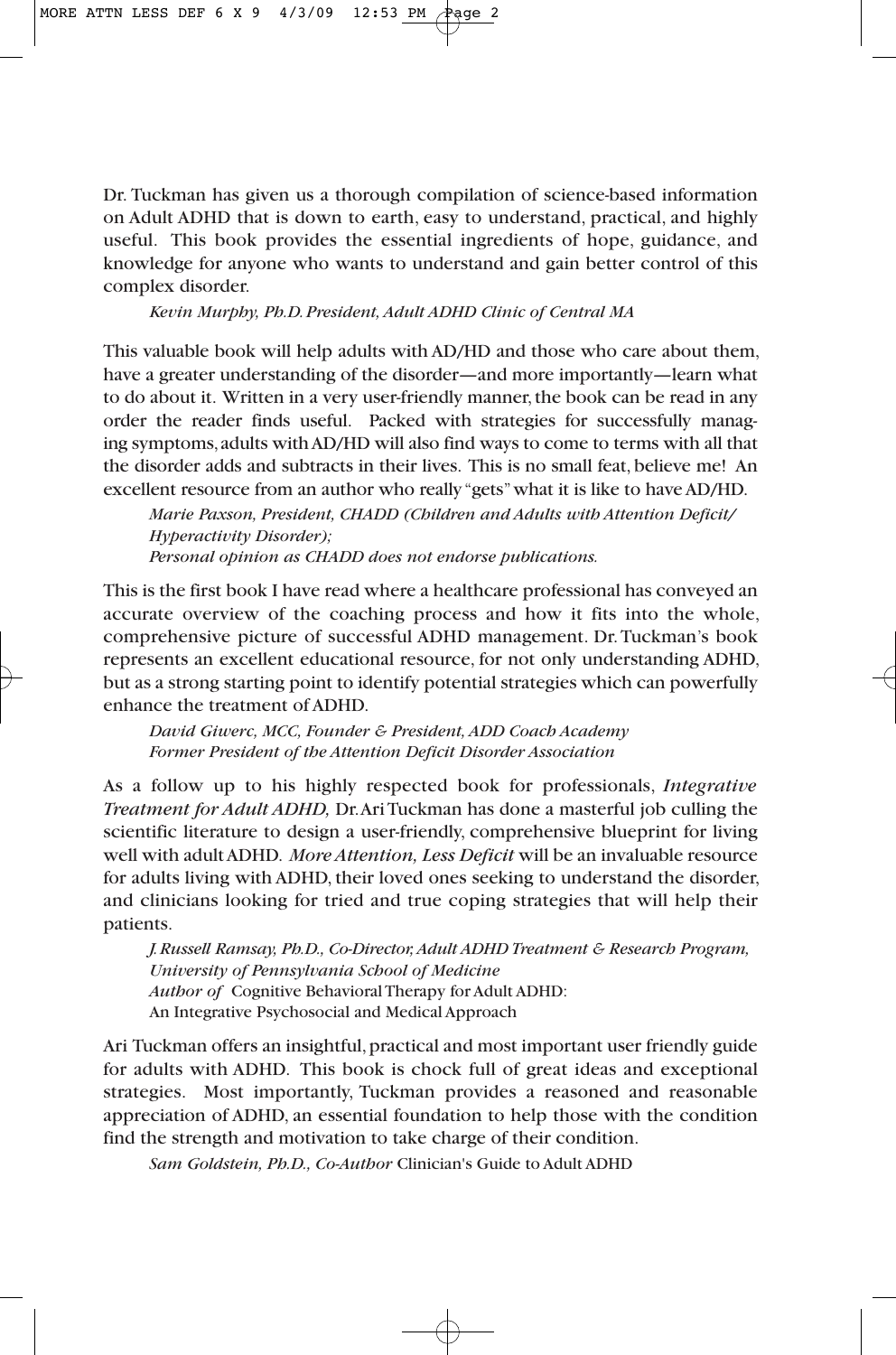## **CHAPTER 1**

## **EXECUTIVE FUNCTIONS: IT ALL FLOWS FROM HERE**

ADHD involves far more than merely not enough attention or too much hyperactivity. It affects many aspects of how you process information and manage the demands in your life. This chapter covers *executive functions*, our highestlevel brain processes that enable us to make good decisions in a complex world. Research is increasingly finding that people with ADHD display specific weaknesses in certain executive functions. This explains why people with ADHD tend to have the particular struggles that they do—and also why they don't have other struggles.

This is why I chose to start the book with a chapter on executive functions, rather than the obvious choice of beginning with getting diagnosed (that comes second). If you understand how executive functions operate, everything else in this book and about ADHD makes perfect sense. It explains

- all the difficulties that people with ADHD face in various parts of their lives, as well as the areas where they don't have trouble;
- why certain time-management and organizational strategies tend to work well for people with ADHD, whereas others don't; and
- why some treatments are effective for ADHD, whereas others aren't.

This unifying framework not only explains why your past looks the way it does but also offers some promise for making the future look better. This foundation means that you don't need to reinvent the wheel every time you're faced with a new challenge, since you already know how your brain tends to operate. This makes life much easier.

This chapter includes a series of related articles on the topic of executive functions. Since most adults with ADHD struggle with reading books cover to cover, I've included summaries here so that you can choose the articles that are most helpful to you or most relevant right now.

**Executive Functioning: Who's Calling the Shots Around Here, Anyway?** (p. 7) The executive functions are our highest-level brain processes. They enable us to make good decisions in a complex world. Research is increasingly explaining ADHD struggles as deriving from executive-functioning weaknesses.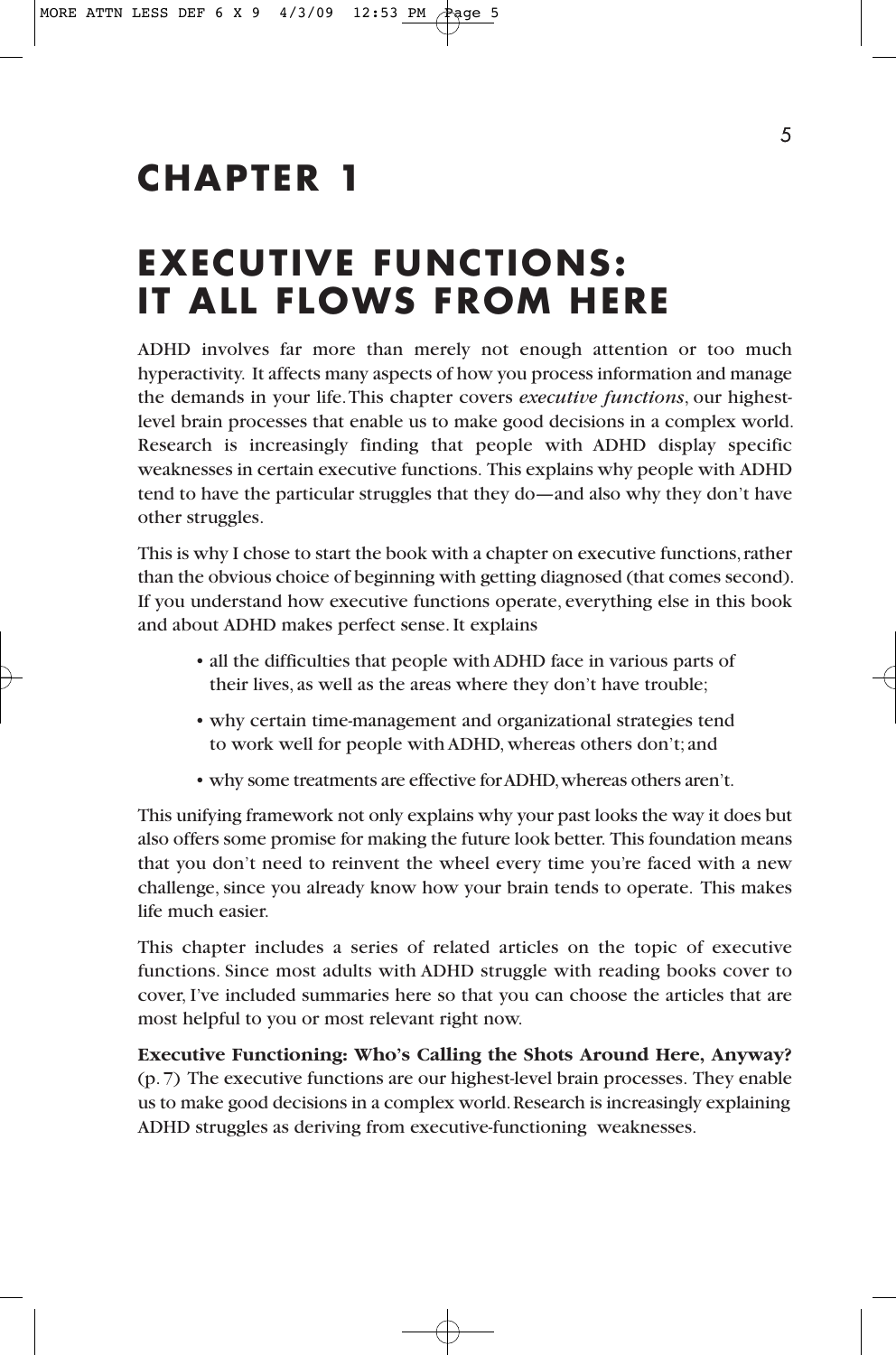**Response Inhibition: It Starts with Stopping** (p. 8) The key to successful decision making is that tiny little pause where we think through our options and make a good choice. People with ADHD have difficulty creating this pause and therefore get distracted, forget things, and leap without looking.

**Working Memory: The Brain's RAM** (p. 9) We use working memory constantly to hold information in mind as we remember what just happened, relate it to longterm memories, and think ahead into the future. People with ADHD tend to have blinky working memories, which leads to a variety of problems in their daily lives.

**Sense of Time: It Can't Be 5:00 Already!** (p. 11) People with ADHD have difficulty monitoring the passage of time and planning accordingly, a skill that's really important in today's busy world. As a result, they tend to spend too long on some activities and not plan enough time for others. This contributes to their wellknown time-management problems.

**Remembering to Remember: It's All About Timing** (p. 12) In our busy lives, we all have dozens of little (and not so little) things to remember to do over the course of a day, such as phone calls and appointments. People with ADHD have great difficulty reminding themselves of these tasks at the right time, often forgetting completely or remembering only when it's too late.

**Emotional Self-Control: Having Feelings Without Acting on Them** (p. 13) People with ADHD tend to express their feelings more strongly than others do and are more influenced by their feelings than other people are. This also affects their ability to see beyond their emotions and to take others' perspectives into account.

**Self-Activation: Getting That Heavy Ball Rolling** (p. 14) Everybody has to use a certain amount of force of will to get going on boring tasks, but people with ADHD have a much steeper hill to climb. As a result, they tend to procrastinate until the pressure of a looming deadline pushes them into action.

**Persistence of Effort: The Little Engine That Sometimes Could** (p. 16) Once someone with ADHD gets going on something, there's the second challenge of sticking with it all the way through. Unfortunately, most of our daily obligations don't give partial credit for tasks that are mostly done.

**Hindsight and Forethought: Using the Past and Future to Guide the Present** (p. 17) We use the lessons from past experiences to make better choices the next time around. People with ADHD have a hard time stopping long enough to remember those lessons and apply them forward, so they're more likely to make the same mistakes.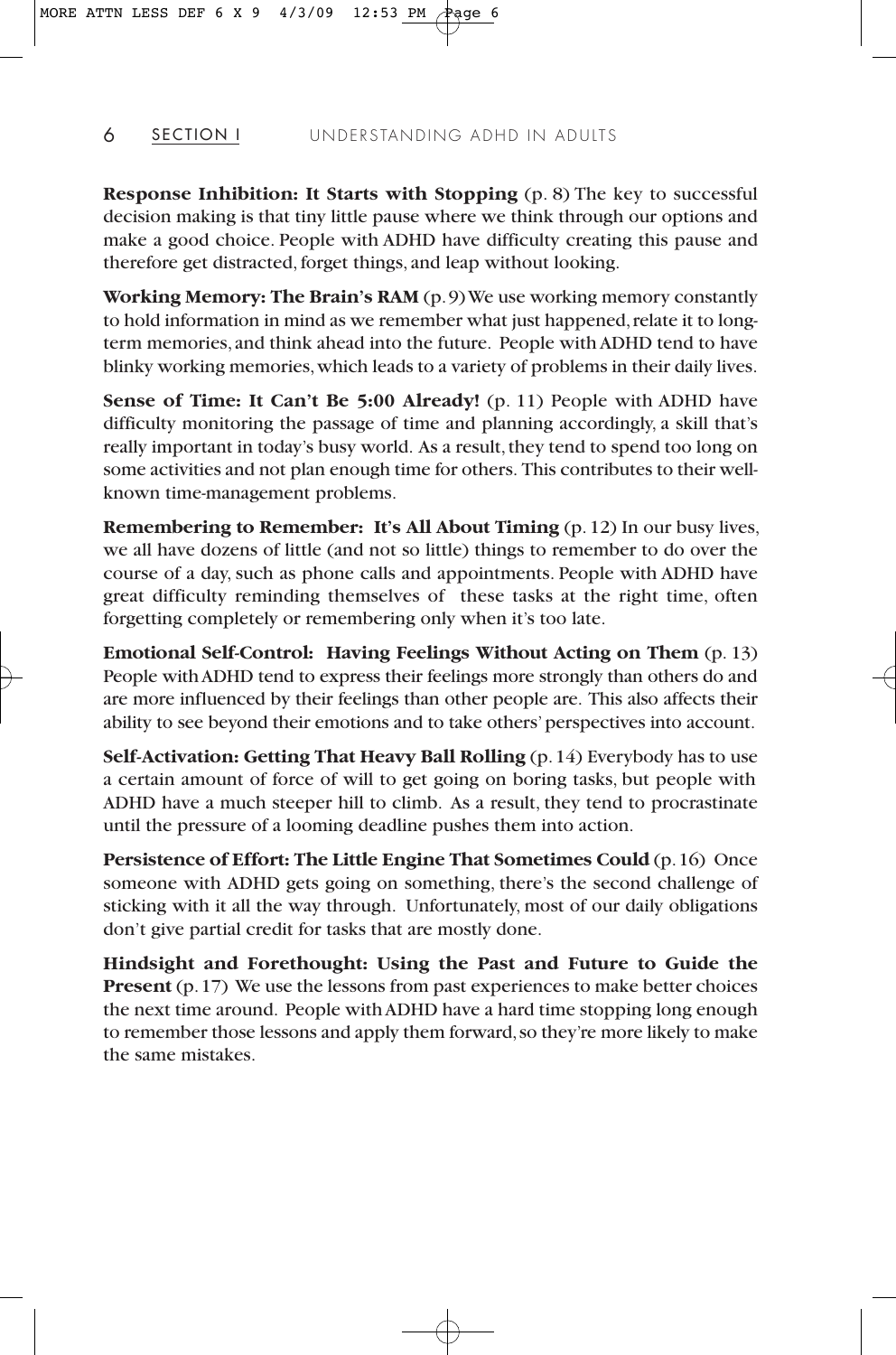#### **Executive Functioning: Who's Calling the Shots Around Here, Anyway?**

There is growing consensus among researchers that ADHD involves weaknesses in *executive functions*, a broad range of high-level information-processing functions that are crucial to success in life, especially as an adult. Rather than respond automatically and thoughtlessly to whatever the environment throws at us (like amoebas do), we use executive functions to modify our behavior for a better outcome, to maximize future gains, even at the price of losing out in the short term. This can mean forgoing something enjoyable in the moment (like a fat piece of chocolate cake) or pushing ourselves to endure something boring but important (like studying for a test). We could almost say that the executive functions enable us to see beyond the current moment by bringing back the lessons from the past and bringing forward the goals of the future to better guide our behavior. Executive functions enable us to resist distractions and temptations to go for the greater gain.

Although we can intentionally choose to approach situations in certain ways, many of the executive functions operate without conscious awareness, like breathing. If you watch little kids talking themselves through a difficult task, they are sort of verbalizing their executive functions—for example, "one step at a time," "slow down," "don't look over there." Eventually it becomes automatic and we don't have to think about it as much, but we may still find that we talk ourselves through challenges sometimes.

Different researchers have created somewhat different lists of executive functions. I've found that Russell Barkley's *response inhibition theory* is the most thorough and useful of these, so most of what I talk about in this chapter is an outgrowth of his work. His theory is incredibly detailed and impressive but contains far more information than most nonclinicians need to know. So I've pulled out the aspects that are most useful for your daily life—the parts that not only explain why some things are so hard for you but also set the stage for the rest of the book to offer helpful strategies. Even though I talk about specific executive functions, keep in mind that they interact constantly and the lines between them can be pretty blurry.

In case you're interested in the details, Barkley breaks the executive functions into four connected types: nonverbal working memory; verbal working memory; self-regulation of affect, motivation, and arousal; and reconstitution (planning). There's a lot to the executive functions, but the details are less important in terms of your day-to-day life.

As you will see in the rest of this chapter, the executive functions give rise to all sorts of important abilities, some of which I'll talk about in detail. And as you probably know far too well, a significant price is paid by people who are weak in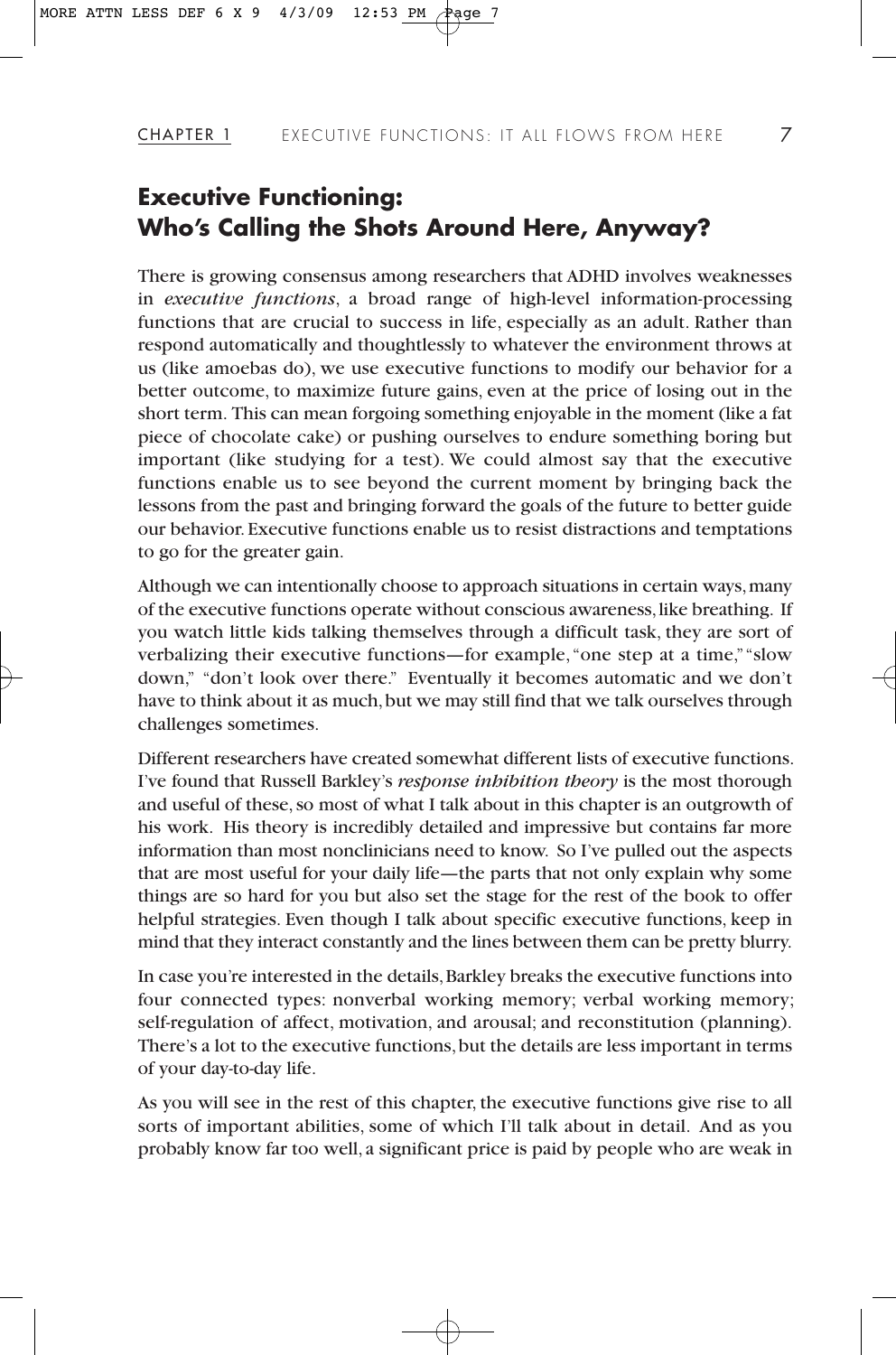these various skills. Life as an adult in this society is complicated, so those who have weak executive functions will struggle and stand out. They will have trouble managing all the details of life and making "responsible" choices (i.e., ones that benefit the future more than the present). As a result, many adults with untreated ADHD are seen as irresponsible or immature because they tend to react too much in the moment and lose sight of the bigger picture. Society expects and forgives this of children, but not of adults. As a result of these difficulties with managing the thousand and one details of daily life, people with ADHD spend a lot of time scrambling to hold it all together and prevent disaster. It takes a lot more energy to put out fires than to prevent them. This reactive lifestyle is much more stressful than the one led by adults without ADHD.

We expect adults to be able to show self-control and not need as much direction from others. Because people with ADHD struggle with making themselves do the right thing at the right time, parents and romantic partners often step in to provide these executive functions to keep their loved one from going too far off the rails for example, by reminding her about upcoming appointments, organizing her stuff, or stopping impulsive purchases. Alternatively, she may find tools that can do the job for her—for example, setting up automatic debits to eliminate having to remember to send out the bills or using a PDA to remind her of upcoming meetings.

Spend some time on this chapter and maybe even come back to it later. I think you will find that it explains a lot.

#### **Response Inhibition: It Starts with Stopping**

What makes ADHD *ADHD* rather than Asperger's syndrome or whatever? Russell Barkley, Ph.D., indisputably the top ADHD expert in the world, has created the *response inhibition theory* to explain why ADHD people have certain typical weaknesses, yet don't have other weaknesses. This sophisticated theory places primary emphasis on response inhibition—that is, the ability to hold back a response.

Barkley proposes that our executive functions can work only when they have a space to work in. Unlike simpler life forms that respond automatically to stimuli from the environment, humans are able to pause and think through the various response options and then choose the best one. This may ultimately lead to choosing a larger payoff in the future instead of a smaller payoff in the moment (also known as *delay of gratification*). But what we're talking about here is much more fundamental than consciously deciding to resist impulse buys. It's an almost invisible information processing that happens in a split second. An example is almost subconsciously deciding to ignore the sound of someone dropping a pen while you're working at your computer (i.e., not getting distracted), or holding your thought to what someone is saying until she finishes talking (i.e., not impulsively interrupting).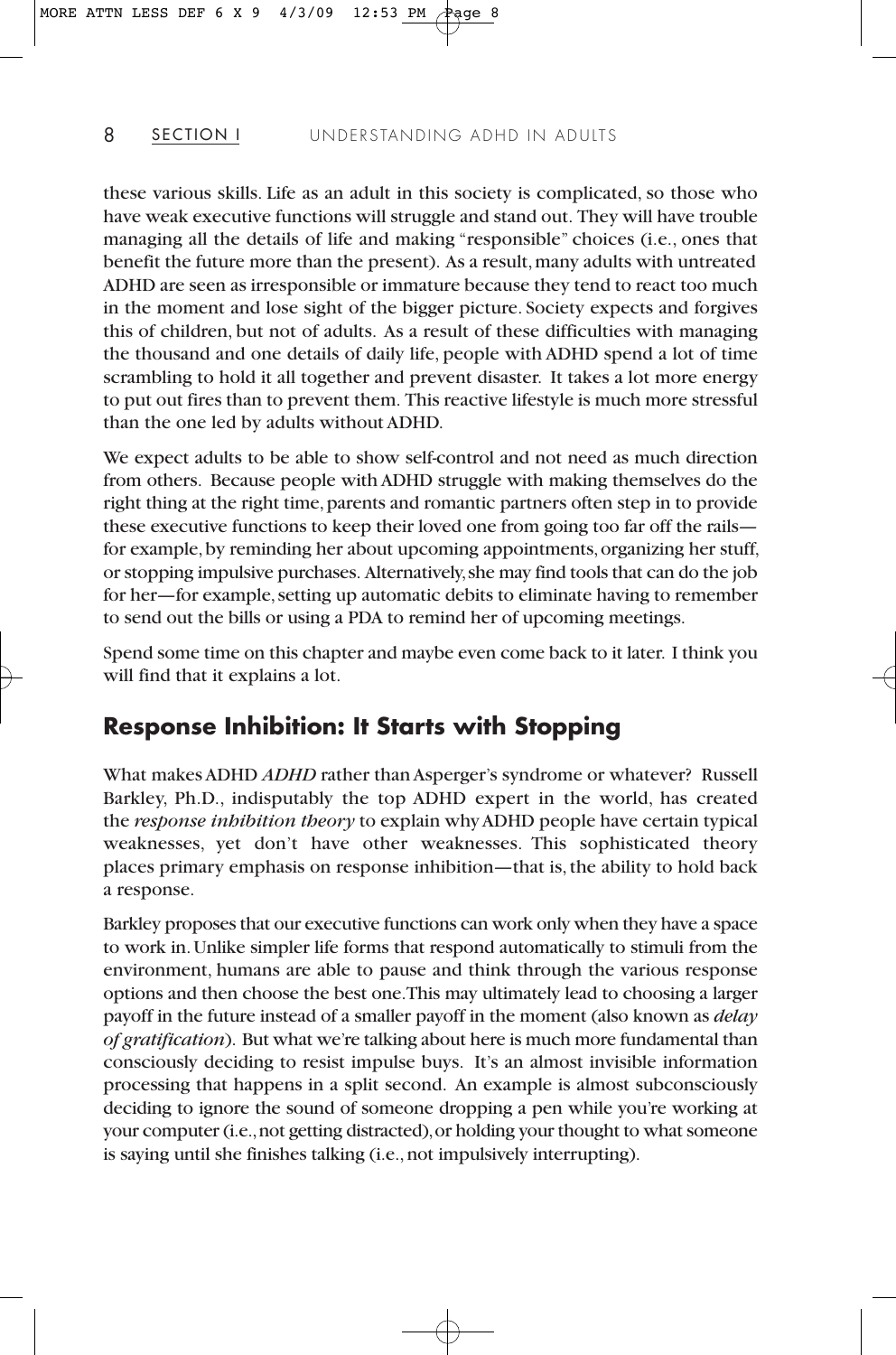This explains why people with ADHD don't always do what they know they should—they have trouble filtering out external and internal stimuli, so they react to the "wrong" thing. An example is getting lost in a magazine rather than paying the bills sitting next to it. This can look like bad judgment, but what really happens is that these other stimuli have too big an impact on the ADHD person's decision making, so a less-than-optimal choice is made. It isn't bad judgment because he didn't stop long enough to judge. This is why those dreaded questions of "why did/didn't you…" lead to such unconvincing answers along the lines of "I don't know. I just didn't think of it," which is actually pretty accurate. Their brains didn't stop long enough to get a chance to think about it.

Because people with ADHD tend to be so vulnerable to external and internal stimuli, many of the strategies to help them be more effective focus on increasing the strength of the desired stimuli or decreasing the strength of less desired stimuli so that they do the right thing in that moment. For example, a beeping PDA that tells the person to leave for a meeting overrides the focus on what else he was doing. Medications (and possibly neurofeedback) work directly by increasing the brain's ability to create that delay, thereby reversing the fallout that comes from an insufficient delay. This is also why admonitions to "just try harder" don't work they ignore the fundamental problem that people with ADHD have trouble creating that moment of pause to try harder in. It's like telling someone who needs glasses that she just needs to try harder to see.

As you read about the rest of the executive functions in this chapter, remember this delay, because this is the tripping point for many executive functioning malfunctions.

#### **Working Memory: The Brain's RAM**

Even though we often talk of memory as if there were only one kind, we actually have many kinds of memory. People with ADHD sometimes complain that they don't remember well. (And their family members probably complain more!) This is somewhat true, but not completely. Their *long-term memory* is fine—for example, Columbus discovered America in 1492 or my third-grade teacher was Mrs. Phillips. Although ADHD folks may get distracted at times when trying to remember this information, their memories actually work well. (For more on longterm memory, see *The Fundamentals of Memory* on p. 237.)

Where they run into trouble is in getting information into that long-term memory—if something never gets into long-term memory, then there is nothing there to remember, so it isn't really a memory problem at that point. Where things break down is in the *working memory*, which is the part of memory that holds information in the moment as it is being processed. We use working memory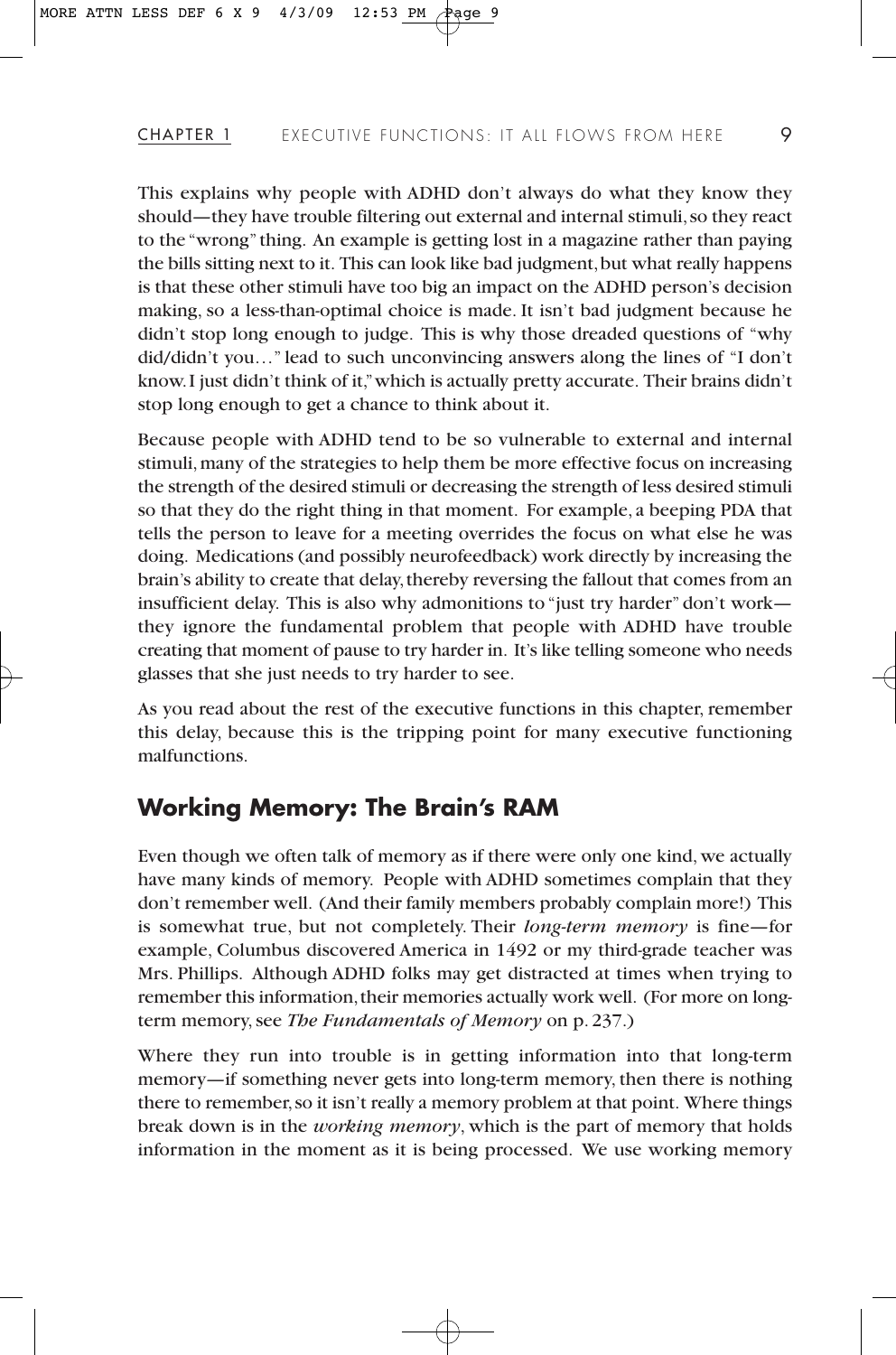whenever we do anything that involves integrating two or more pieces of information. Here are examples:

- Integrating two or more things that happen close together in time, such as tracking the things that are said in a conversation or following events in an article or book
- Connecting a new piece of information with something from longterm memory, such as considering how a new task will fit into an existing schedule
- Holding some pieces of information while simultaneously paying attention to others, like keeping in mind that you need to change the laundry while you stop to answer a child's question

We use working memory constantly and in almost every aspect of daily life. If a person's working memory tends to blink and drop pieces of information, all sorts of problems occur, as you may know far too well. So, even if the rest of your brain works great and you are absolutely brilliant, a weak working memory will limit your ability to perform to your potential (something else you may know too well).

To use a computer analogy, long-term memory is like the hard drive and working memory is like the RAM. So ADHD folks' hard drives work well, but their RAM is kind of glitchy. Just as when you try to do too many things at once on your computer and a program crashes, ADHD people are prone to working-memory dumps where something important gets pushed out by something new. For example, while walking back to your desk to get some information for your boss, your cell phone rings and your attention goes to that, so your boss's request gets pushed out the back. If you're lucky, some bits and pieces got recorded into your long-term memory, so you may remember it later, especially if reminded by something else. So you get back to your desk and see the paperwork that your boss wanted and suddenly remember her request. Other times the memory is completely gone, so even a lie detector wouldn't pick anything up when your boss asks why you didn't get her the information. (What information? You didn't ask for any information.) It's easy to get the feeling that other people enjoy making things up if you have no memory of things that others swear happened. This also makes for all sorts of fun arguments.

Another example of a working-memory blank is forgetting where you put your keys down the instant that they leave your fingers, making it impossible to remember when looking for them the next day.

One outgrowth of a blinky working memory is that many people with ADHD learn better by doing something than by reading or hearing about it. This is because actively engaging in a task requires less working memory than remembering what one was told, picturing oneself doing the task, and then applying it later.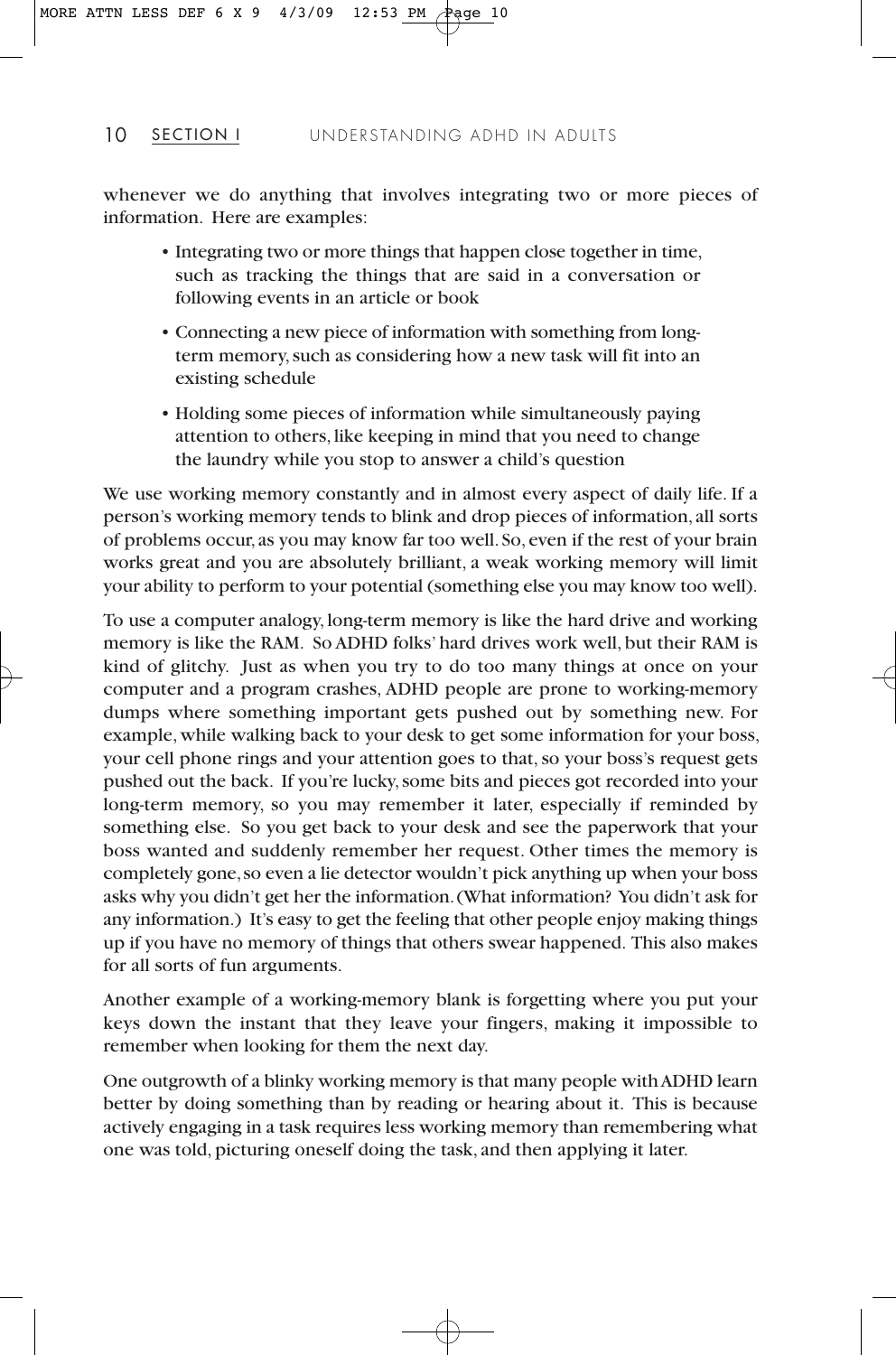An unreliable working memory explains some of the distractibility, impulsive decision making, not listening, and poor use of time that plague many with ADHD—and frustrate their family members. But since so much of our thinking is based on our working memories, other more complicated problems can develop. For example, someone with ADHD may know that he should live within some budget constraints, but when faced with a tempting purchase, he may not be able to call to mind his entire weekly or monthly budget to see how this purchase fits into the bigger picture. So he spends the money, only to realize later that he forgot about some upcoming expenses and won't have enough money. Many of these processing problems look like bad judgment or foolhardiness, but it's really that the person has lost some of the relevant information from his mental calculations and therefore makes a flawed decision based on partial information.

Because these problems are based in working-memory glitches, judgmental lectures won't help the person make a different decision next time (but *will* help the person feel bad about himself and/or resent the lecturer). The second half of this book is packed with techniques that take these processing problems into account and are therefore more likely to help you be successful. So stay tuned; it does get better.

#### **Sense of Time: It Can't Be 5:00 Already!**

We all have an internal clock that tells us how much time has passed. For some people, this clock ticks loudly and consistently, and they're pretty good at judging the passage of time and knowing when to go on to something else, like going to a work meeting or getting into bed. They have a loose schedule in mind and they know where they are in relation to that schedule—what they have left to do and how much time they have to do it. For ADHD folks, the clock ticks too softly, so it doesn't guide their behavior reliably enough. As a result, they may stay absorbed in fun activities when they should really transition to more obligatory, less fun activities. This can even spill over into obligations, like picking up the kids at school, a situation that causes great anguish for all involved.

Besides the fact that their internal alarm clocks don't go off, they aren't good at predicting how long things will take. When planning ahead, they may use "bestcase-scenario planning," basing predictions on everything falling into place perfectly without unexpected detours or delays. Of course, rarely does it work out this well, so they tend to run over their deadlines or show up late. (Some of this is also based in difficulties with getting going on things until the pressure of the last minute drives them into action, which is covered further in *Self-Activation* on p. 14.)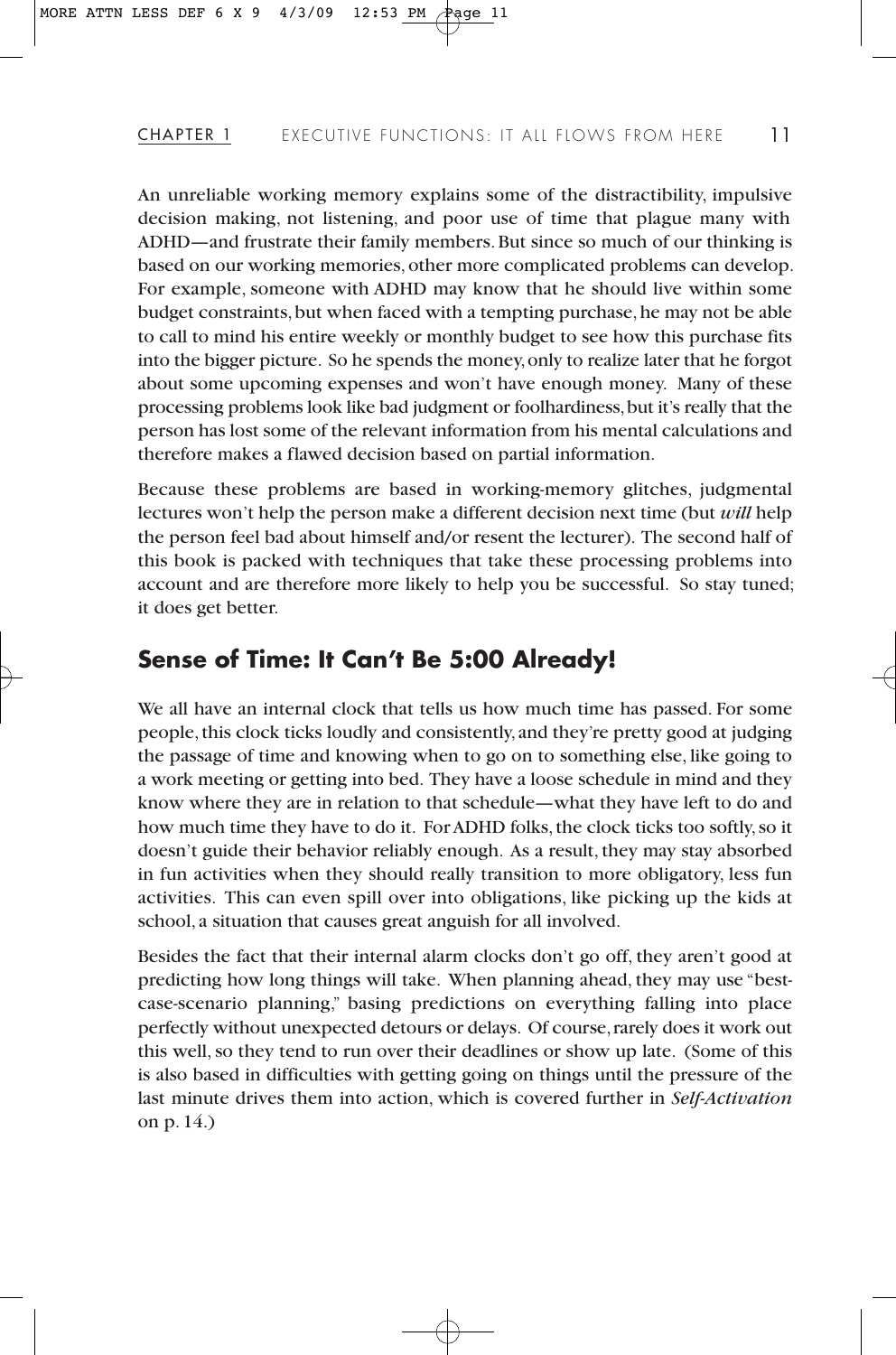Once people with ADHD start something, time can still be really flexible. When doing something boring, like vacuuming or paperwork, time slows to a crawl and what feels like an hour may be as little as ten minutes (which is a horrible realization). So it takes a real force of will to spend as much time on that boring activity as they had hoped to. On the other hand, when doing something fun, an hour can feel like ten minutes, so they may spend too much time on it. In both cases, they may not get as much done as they had planned.

This sense of time is extremely important in today's society, not just at work but also with family and friends. Almost all parts of life require planning, forethought, and otherwise remembering what needs doing and, just as important, *when* it needs to be done. ADHD adults usually know what they need to do but have trouble doing it at the best times. Probably one of the most common and problematic examples of this is getting into bed on time each night. Assuming you have a specific bedtime, it takes a fair bit of planning, monitoring the passage of time, and making adjustments to climb into bed at the designated time and with everything done. Most ADHD adults fall victim to at least one of the many landmines as they make their way through the night's various activities. In fact, getting into bed on time requires that a lot of things go right, so we can almost say that being able to consistently hit your bedtime is a good sign that you're doing well overall. For more information on this specific topic, see *Actually Get a Good Night's Sleep* on p. 300.

#### **Remembering to Remember: It's All About Timing**

Related to the prior article, *Sense of Time*, another ability that is crucial these days is *prospective memory*, which is the ability to remember to remember. It's the capacity to remind yourself to do the right thing at the right time. Not an hour before or an hour after (those don't usually count for much, unfortunately), but right on time. Examples are "I need to call that guy after I check my email," and "I have a report due at work at the end of the week." It could even be something like remembering to bring an umbrella with you when you leave the house remembering before you pass the umbrella doesn't help much, and remembering after you left really doesn't help much. It all comes down to remembering at exactly the right moment as you get ready to leave. We all have dozens of these sorts of tasks to keep track of every day. I would go so far as to say that one reason electronic organizers are so popular is that our brains can't handle all the information we're trying to store, so we use electronic brains to do some of that work for us.

For many people with ADHD, this is where good intentions come to die—they have trouble holding the thought from the moment that they think of it until the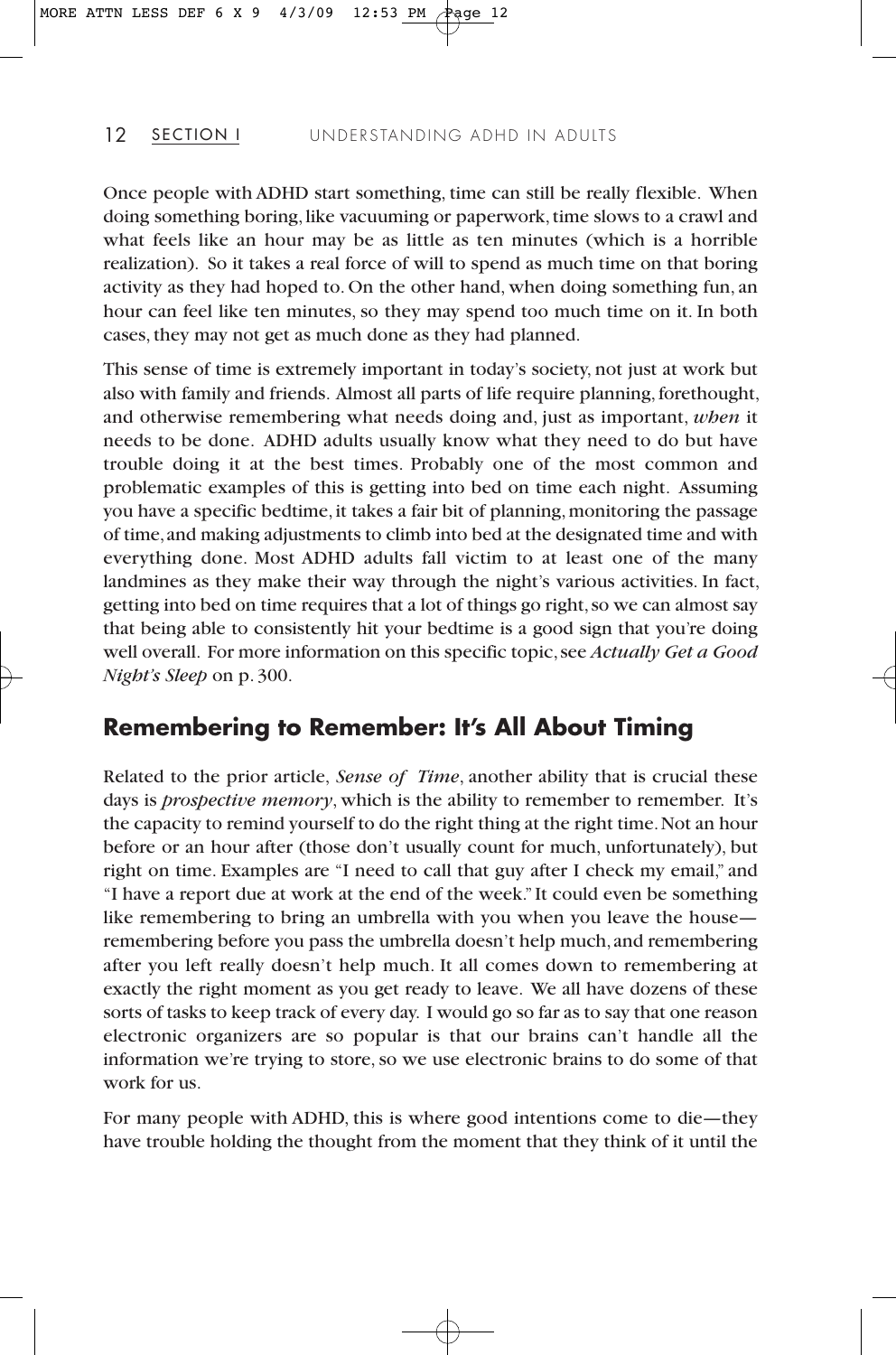moment when it's the time to act. They have trouble bridging that gap in time, of carrying that thought reliably into the future.

Let's be clear, though, about a really important distinction. This forgetfulness is fundamentally different from situations in which someone consciously decides that she won't do something. When the situation is due to a failure to remember, the task doesn't even enter consciousness for a decision to be made—and that's the key difference. On these occasions, the ADHD person may be as surprised and disappointed as everyone else that the task wasn't completed.

Of course, most people expect our words and actions to line up, so they eventually run out of patience and stop believing that the ADHD person simply forgot to do what he said he would. This is especially true when the promised task is boring or difficult. Instead, they may peg the person as irresponsible or selfish—and a liar, to boot. For the ADHD person, this can add insult to injury, because he is forced to deal with both the practical consequences of the forgetfulness, such as a late fee on the electric bill, and the social fallout, such as his girlfriend becoming upset with him (again). Unfortunately, even the most trusting people eventually stop believing the promises. Most people use their own experience to understand why other people do what they do, so someone who has a pretty decent memory will assume that the ADHD person purposely chose to not do something, since that would be the reason that the non-ADHD person didn't do something. Of course, in this case that reasoning may be wrong.

In fact, when doing an ADHD evaluation, I ask about times when the person forgets and pays a price for it. This is fundamentally different from the times that he might have something to gain from supposedly forgetting. He should have no incentive to forget something that then comes back to bite him.

#### **Emotional Self-Control: Having Feelings Without Acting on Them**

Although it isn't part of the official diagnostic system, people with ADHD are often known for their strong reactions. And not just anger—every feeling may be more intense. It's sometimes said that people with ADHD are more spontaneous than others. I think what this is referring to is that people with ADHD are more likely to be guided by their strong feelings, whereas others may stop and think for a moment before acting. (By the way, it's labeled "spontaneous" if it works out well, and "impulsive" or "irresponsible" or worse if it doesn't.) For example, I had a client who would get excited about things, like taking a trip, and start talking about the trip as if it were a done deal. His kids would of course get excited about it, only to be disappointed later when it turned out that they couldn't take the trip. He would get excited about things and let that show, without stopping to think about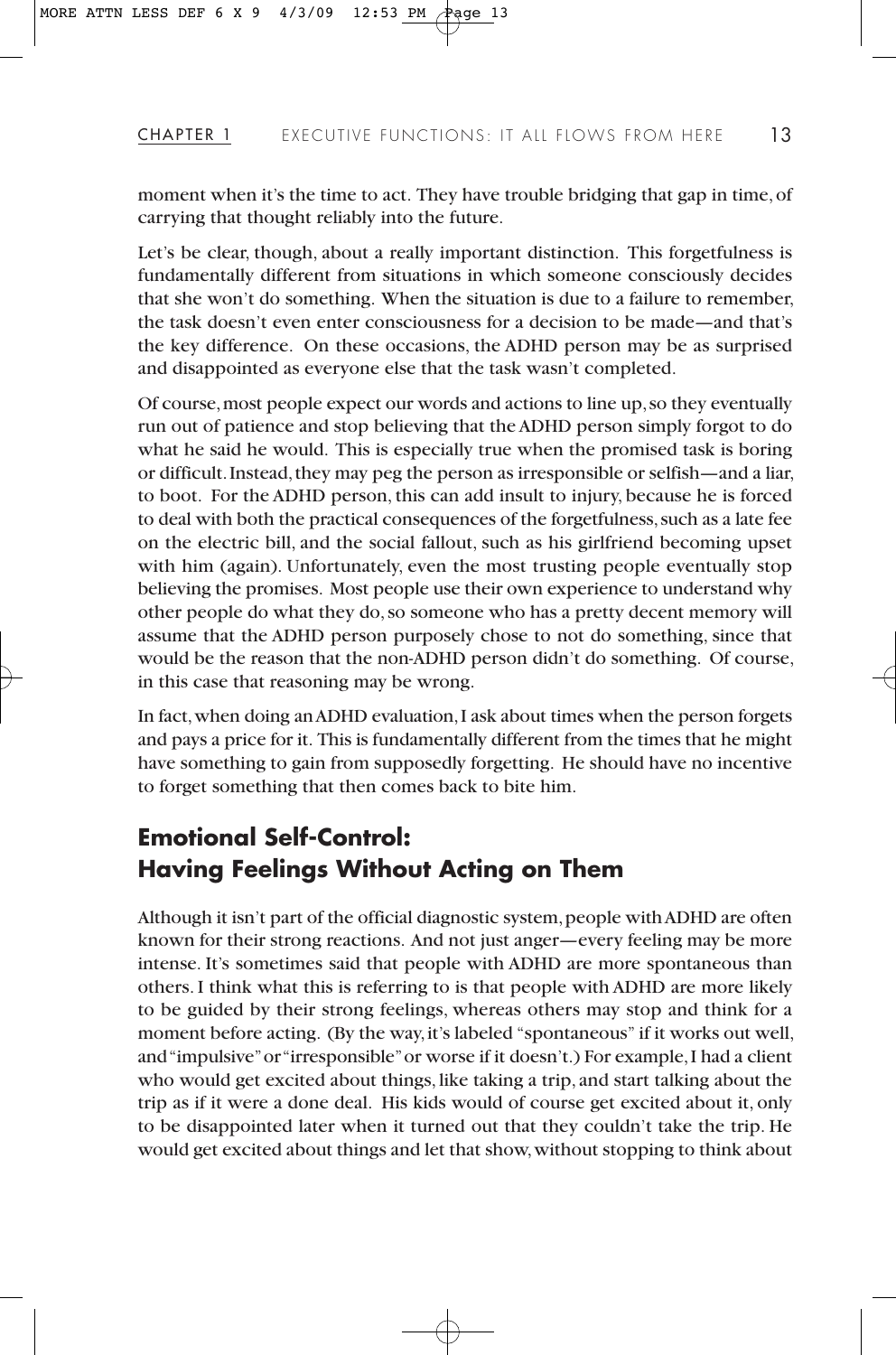the effect that it would have on others who got caught up in his excitement. They would be equally surprised when that excitement would quickly fade and he would forget about the potential trip that they were still fantasizing about.

By contrast, adults without ADHD are more likely to display a diluted version of their initial feelings. They're more likely to hold back that initial response and temper what they express rather than show their feelings at full strength. They may have strong feelings, but they tend to consider the larger situation before expressing them—they still have them but don't act on them as much.

The ability to create this pause is important because it gives us objectivity when we can see beyond our own initial reaction and change how much the feeling colors our thoughts and affects our actions. For example, we may get angry at our boss but remember that we need a steady paycheck, so we don't tell him how we really feel, even if he deserves it. Adults are expected to be able to pause long enough to talk themselves down from their initial feeling and talk themselves out of acting rashly. By contrast, adults with ADHD are more prone to letting their initial feelings guide their behavior without considering this bigger context.

In addition, being able to view our feelings with objectivity gives us the ability to see someone else's perspective even when it differs from our own. We're able to set our feelings aside and see that someone else may feel differently about the same situation. As with anyone who gets caught up in the moment, adults with ADHD will have trouble with this, at least in the heat of the moment. They may see it more clearly afterward when things have cooled off, but it may be too late by then. This is one of the reasons that adults with ADHD are sometimes perceived as self-centered. It isn't really that they think only of themselves; it's just that they sometimes have a hard time seeing beyond their feelings in the moment to be able to appreciate another person's needs. Unfortunately, apologies afterward aren't always enough to mend fences.

Finally, being able to exert at least some control over our feelings leads to motivation to start and stick with tasks and get things done. By focusing on the rewards for a job well done or some enjoyable aspect of the task, we create the appropriate feelings within ourselves when the task itself doesn't motivate us. This is discussed further in the next two articles, *Self-Activation* and *Persistence of Effort.*

#### **Self-Activation: Getting That Heavy Ball Rolling**

When we're kids, the various adults in our lives help us get going on tasks such as doing homework, getting dressed, and doing chores. You know, all the boring stuff that we don't really want to do. As adults, we're expected to get ourselves going and people assume all sorts of negative character traits for those who can't get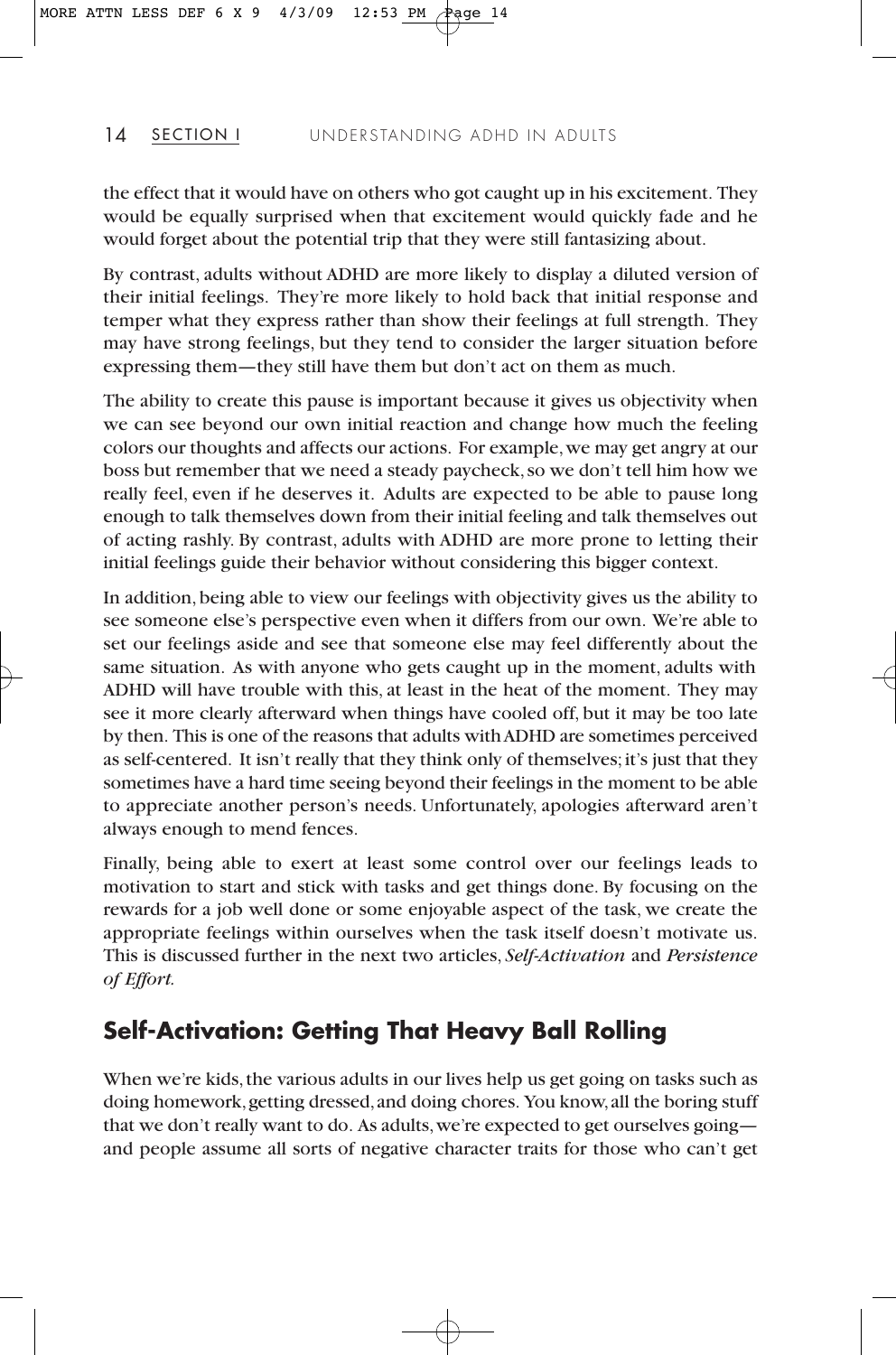themselves going reliably—lazy, self-indulgent, or irresponsible. (Any of these sound familiar?) Unfortunately, ADHD folks have two strikes against them on these matters. The first, as described in the article *Remembering to Remember*, is the not-so-simple act of remembering what needs to be done. But assuming that the person is aware of the task, she needs to make a choice to do it.

Two things determine whether someone will get going on something—external pressure and internal pressure. *External pressure* comes from the world around us. A report that is due tomorrow has much more external pressure than one that is due in a month. A boss who is breathing down your neck creates greater external pressure than a boss who says nothing. Everyone is more likely to start tasks with high external pressure.

*Internal pressure* is motivation that comes from within us. It's easy to get going on things that we enjoy. The trick is firing up that internal pressure for things that aren't fun. Some people have lots of internal pressure and get going on things long before they're due. This is mostly a good thing but can be problematic if someone takes it too far, for example by stressing out and slaving away on that report for the entire month, even past the point of diminishing returns. So, more isn't always better. Especially for boring tasks, people with ADHD have a hard time mustering up that internal pressure. They may think about it occasionally, but they just won't hit that magic threshold where they can get themselves going.

Since people with ADHD aren't as good at generating that internal pressure, they are more dependent on external pressure. This is why they procrastinate. That lastminute pressure gets them going and provides the focus that their weak internal pressure just can't. Of course, as you probably know well, this procrastination tends to drive non-ADHD people crazy because they can't understand it. Their internal pressure builds as the deadline approaches and nothing is being done, so to make themselves feel less anxious, they begin applying external pressure upon the ADHD person, even though it's probably not appreciated. Not that it makes it any less annoying at the time, but try to remember that the person isn't trying to control you, he's just trying to make himself feel less anxious. At its worst, the non-ADHD person just does the task himself, resenting that the responsibility fell to him, even if he took it upon himself.

To make matters worse, the non-ADHD person sees the ADHD person self-activate pretty easily for enjoyable things but not for boring things. The non-ADHD person therefore might see it as a matter of choice and become resentful about having to pick up the slack on the boring jobs. This is where those negative assumptions about character traits come in. The thing is, for people with ADHD, this is usually more about brain-based low internal pressure than it is about character. We'll talk more about how to prevent and clean up some of these messy assumptions in chapter 15, *Relationships and Friendships: Strive for Balance*. Someone with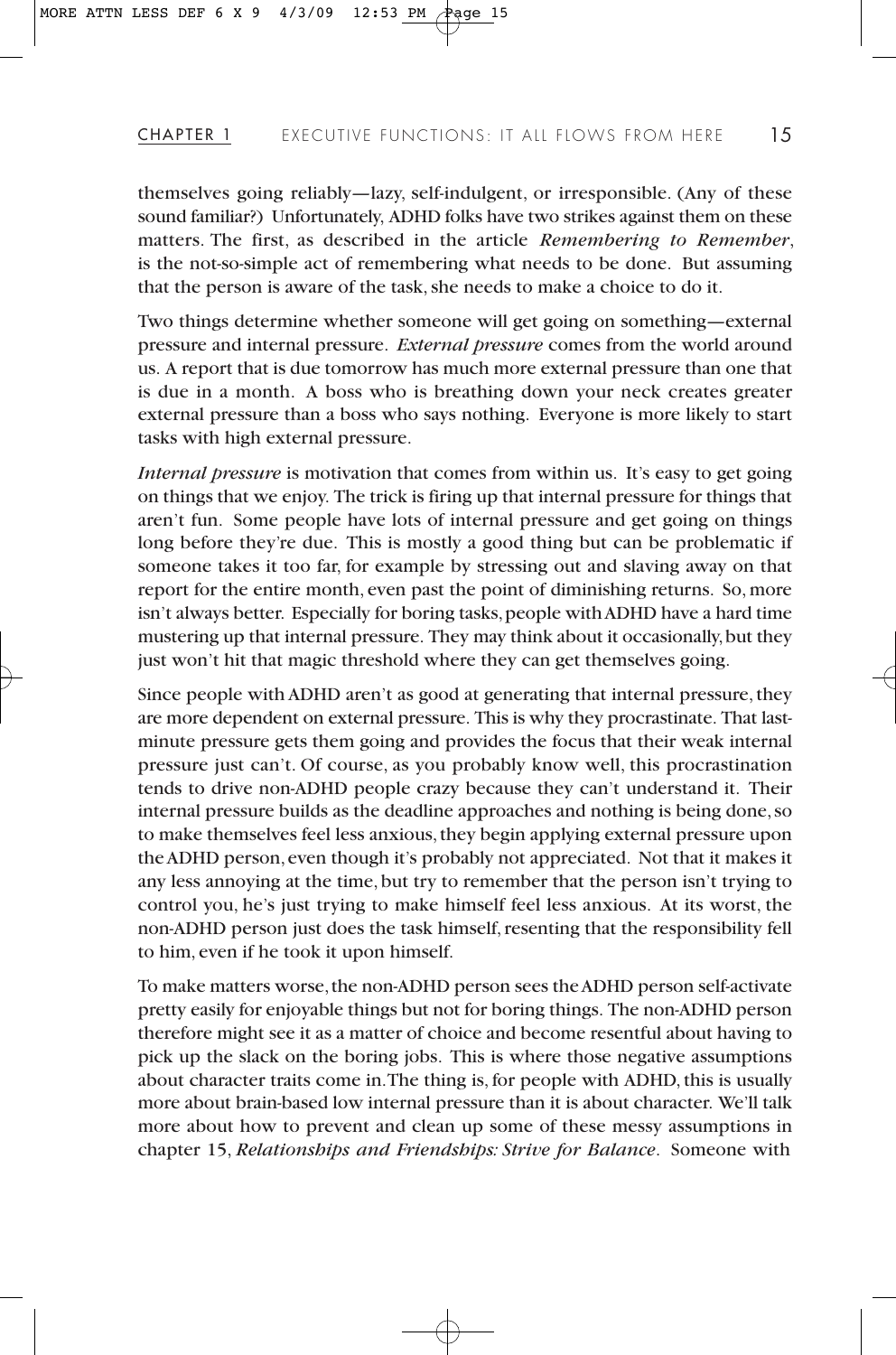ADHD may also avoid dealing with a situation that she feels pessimistic about. As a result, there is a feedback loop where past failures fuel current doubts and reduced effort. So ADHD struggles in the past also contribute to current avoidance.

#### **Persistence of Effort: The Little Engine That Sometimes Could**

As discussed in the previous article, *Self-Activation*, getting going can be hard enough, but keeping going can be just as hard. There are two possible reasons for this difficulty with *persistence of effort*, depending on the situation:

- *Distractibility.* Sometimes it's a simple matter of getting interrupted or distracted by something else, so the person never returns to finish the first activity, even if she intends to.
- *Boredom.* Whereas some people take great pleasure in completing something, this doesn't do much for many ADHD people. They get something mostly finished, then lose interest. They've figured it out, the challenge is gone, and it no longer lights their fire, so it falls by the wayside. Even if they know they should just go through the motions to finish something, it can feel almost impossible to force themselves to bring something to completion. Repetition can be deadly.

Of course, this mostly applies to boring activities, because fun things are easy. It's kind of like riding a bike downhill—it doesn't take much effort. But it takes effort to force yourself to do something you find uninteresting, just as it takes effort to ride a bike uphill. Of course, this is true for everyone. It's just that for people with ADHD, that hill is much steeper on the boring stuff, so it takes a much greater force of will to stick to it all the way through. This means that ADHD folks get more mentally tired from doing boring jobs and are therefore more likely to take a break sooner. Meanwhile, those fun distractions have much steeper downhills, so it's easy to take a detour rather than trudge ahead.

For people with ADHD, the difference between the downhills and the uphills is much greater than it is for people without ADHD. Unfortunately, a lot of the family members, friends, and coworkers of people with ADHD often don't understand this and take the attitude that the ADHD person should "just bite the bullet and get it done," not realizing that it isn't that easy. If it was, they would just do it. As discussed in the previous article, *Self-Activation*, since their ability to self-generate motivation is weak, external pressure helps those with ADHD not only start something but also push themselves through to the end. By analogy, you'll probably pedal harder up the hill if a big dog is chasing you.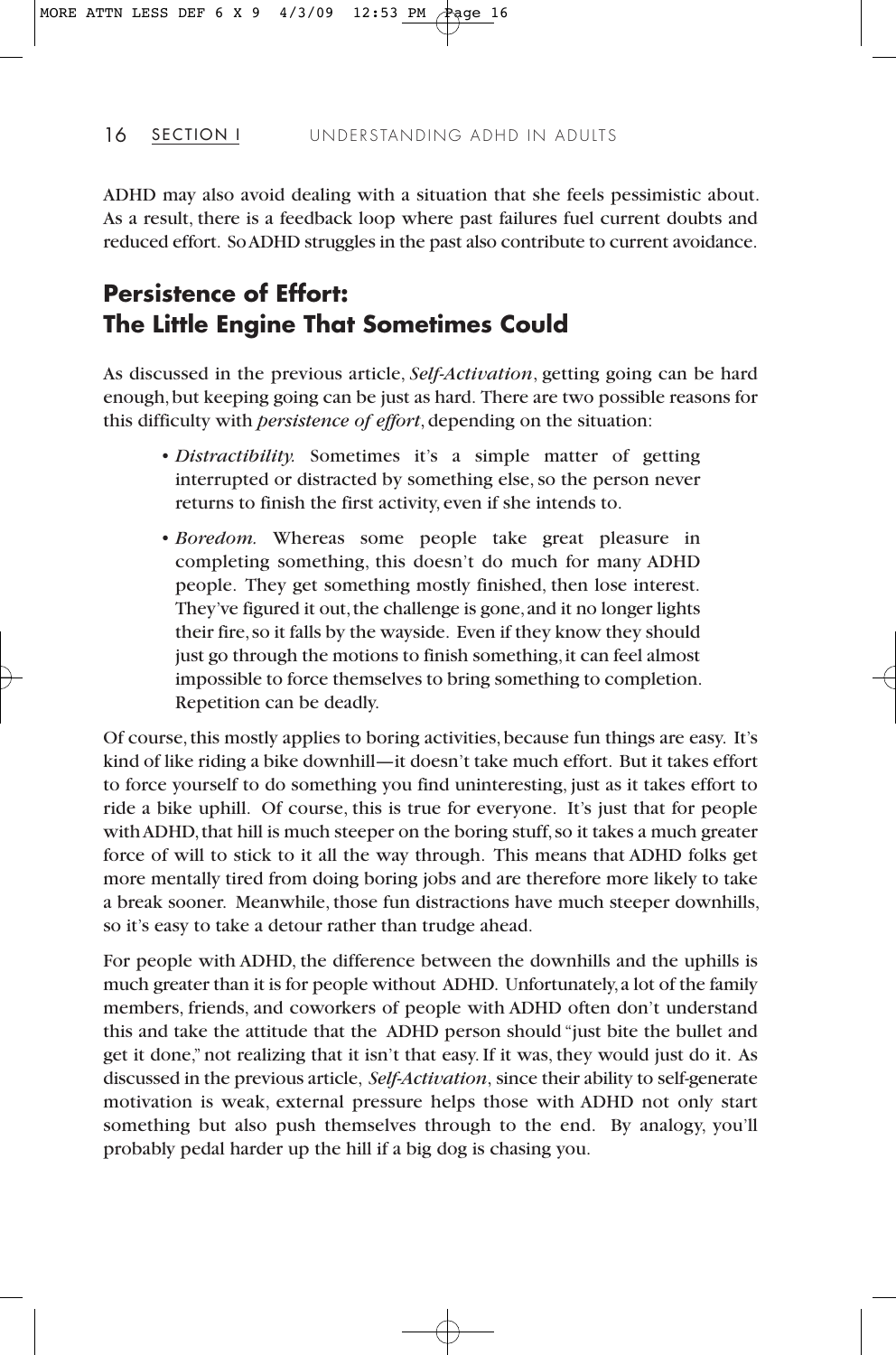Success in life often requires the ability to complete all sorts of uninteresting tasks on a pretty regular basis. If this is hard for you, it can affect every area of your life: school, work, finances, family, and friends. Unfortunately, life rarely gives partial credit for things that are only partially done.

The irony, of course, is that most of these activities aren't really that hard, in and of themselves. It's not like people with ADHD don't have the skills to handle these tasks. For example, doing laundry, paying bills, and filing papers aren't inherently difficult—fighting the boredom is the hard part. Before a diagnosis, though, it can lead to accusations from oneself or others that these activities are easy, so the person should just do it. I had a client who had a really hard time getting all the groceries put away. After probably spending too long at the store and getting behind schedule on other things, it was all she could do to get the groceries into the kitchen and throw the perishables into the fridge. It would make her husband nuts to find the counters piled high with full bags. He would get on her about it, wondering why she couldn't just spend a final five minutes and get them all put away, since it's not like she didn't know where everything went. Unfortunately, it's more complicated than that.

#### **Hindsight and Forethought: Using the Past and Future to Guide the Present**

With age comes wisdom (usually). After going through an experience once or twice, ideally we learn something that will make the next time better. The struggle for most people with ADHD is to apply that wisdom in the heat of the moment. If you were to ask them beforehand how to best handle a particular situation, they could tell you. If you were to ask them afterward, they can tell you how they could have handled it better. Unfortunately, this knowledge doesn't translate reliably enough into doing the right thing at the right time.

The snag occurs when they aren't able to use their hindsight (a.k.a. wisdom) to guide their actions in the moment. The reason is that we need to stop for a moment to think before acting in order to have time to bring back the lessons of those past experiences. This is that crucial pause I was talking about in *Response Inhibition* on p. 8. For too many people with ADHD, they've already leaped before looking and only afterward realize that they're in trouble. As a result, they're often in a position of having to explain why they did something that even they know wasn't such a good idea—why they bought something from the telemarketer without getting all the details, and why they used a butter knife to pry the lid off the paint can. The problem is that there are no good explanations, since they know they made a bad decision. This leaves them with "I don't know. I just didn't think about it," which is actually pretty accurate. Maybe not satisfying, but accurate.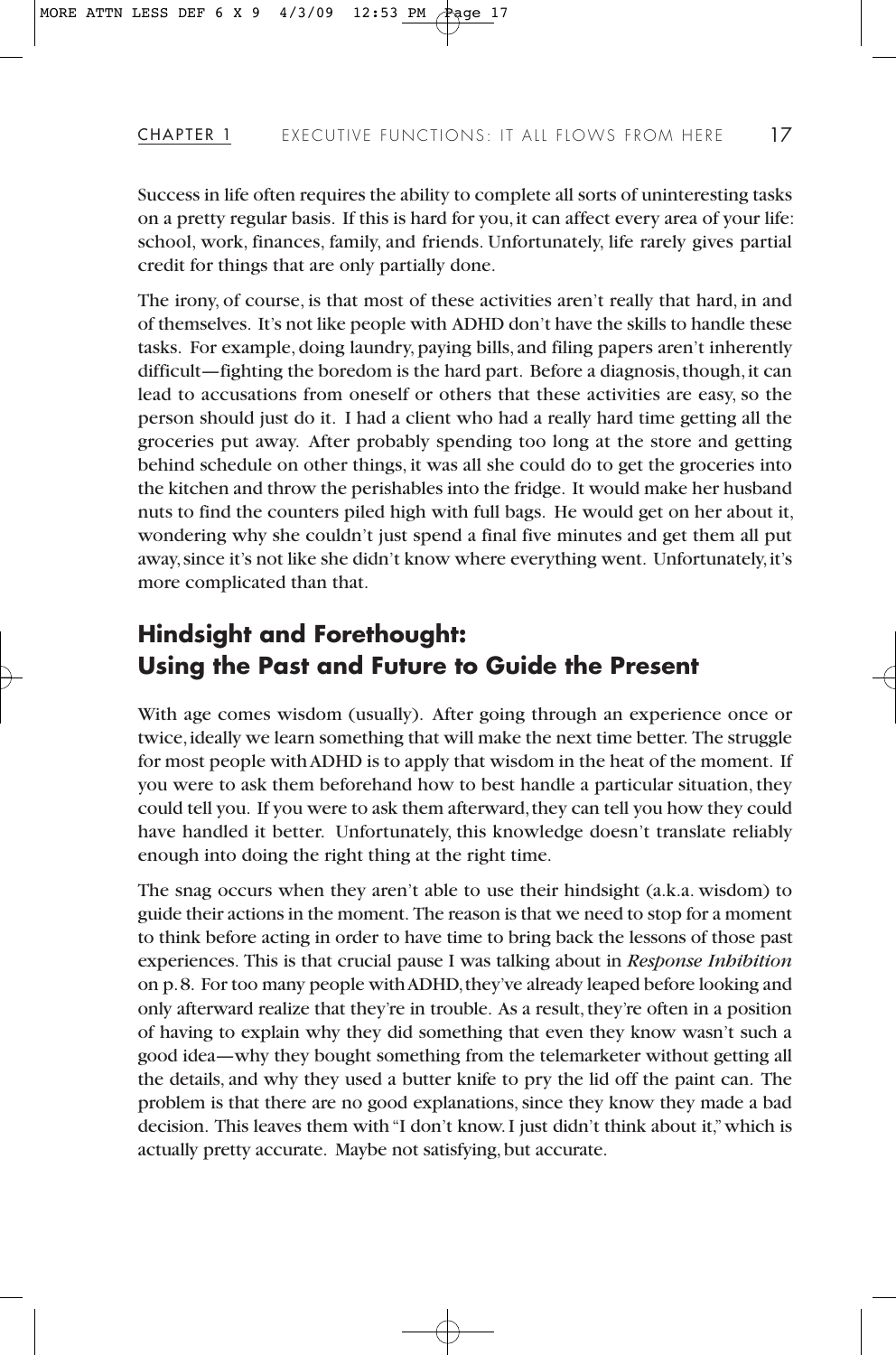One of the reasons they make these less-than-ideal choices is that adult life involves lots of situations where we're faced with a choice that offers an immediate small reward but a larger punishment later. For example, staying up too late watching a movie is fun in the moment but painful the next day. Impulse buying is exciting at the time but problematic when the credit card bill arrives. As kids, we have adults around us who know these things and prevent us from making these kinds of choices. As adults, though, we're expected to be able to do this for ourselves, which is easier said than done for those with ADHD.

Another reason people with ADHD make these problematic choices is that they may not do enough planning ahead, so they have to figure things out on the spot. We use forethought to look ahead to see likely challenges and think about what kinds of responses will probably work best. To predict the future accurately, we have to be able to stop and think about how similar situations worked out in the past, evaluate current circumstances, mentally sort through our options, and choose the best one. So there's a lot going on here, even if it occurs in an instant. Without this ability, people with ADHD are forced to constantly reinvent the wheel and make things up on the spot, often with predictable results.

Of course, for this forethought to work well, we have to have a pretty good idea of what's going on so that we can prepare for the right situation. This involves both self-awareness as well as awareness of other people and outside events. Therefore, we have to monitor all of these internal and external events as they unfold so that we can plan and respond accordingly. To work well, this monitoring requires a gap between stimulus and response—we have to be able to take it all in and think about it before doing anything. This means not just reacting to the most obvious aspects of the situation, but also considering the more subtle parts.

Unfortunately, people with ADHD tend to react too quickly and without looking at the full picture of what's going on. When they do stop and take stock, they drop bits and pieces out of their working memory when mentally manipulating all the various details of the current situation and comparing their options of what to do next. As a result, they may respond in a way that fits only part of the situation but looks like bad judgment when you consider the forgotten pieces. For example, during a meeting with her boss, a person may go into a long story about an interaction with a customer without noticing that her boss is looking at his watch and giving signs of needing to stop. If she had noticed that, she could have cut her story short and gotten to the important question that she needed to ask but ran out of time for.

Or if they need to create a multistep plan, they may have trouble putting all those steps into the optimal order (known as *sequencing*). As a result, they lose efficiency when they need to go back to a step they didn't plan for or forgot. Perhaps the classic example of this is the child who tells his parents at dinner that